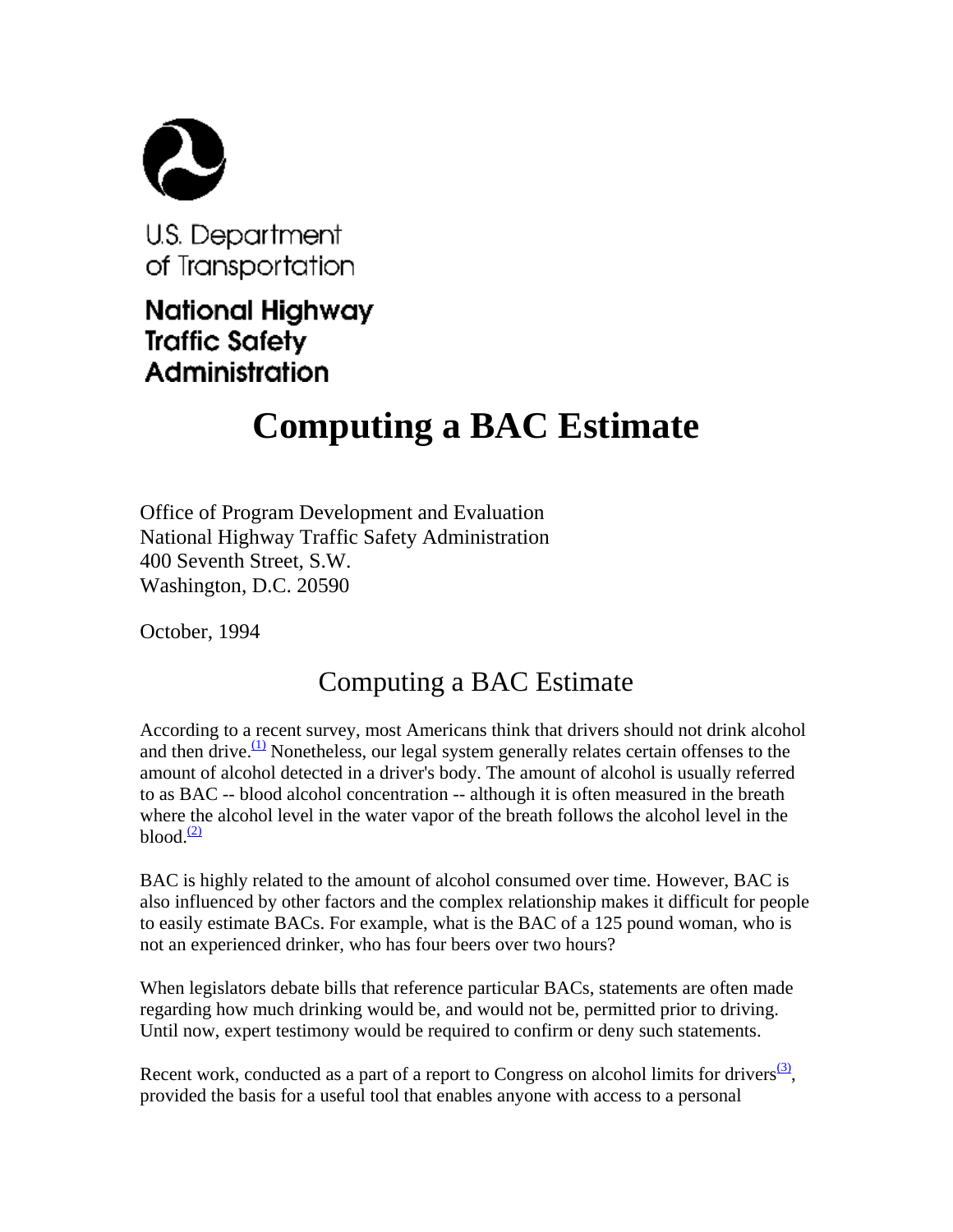computer to look up an estimate of BAC based on a person's weight, gender, number of drinks consumed, and time for which one is asking that the estimate be made. It should be understood that what results is an estimate because we calculate the BAC based on average values, for example, the amount of water in the body and in the blood, the average metabolism rate for a population, etc. The value estimated will certainly be correct for most individuals sharing characteristics placed into the computation, but may be greater or lesser depending on individual factors of which we do not have knowledge.

The estimate of BAC should not be used by individuals to decide whether or not to drive after drinking -- impairment can result from any amount of alcohol. However, it does provide the best available approximation of the number of drinks it takes for individuals to reach specific BACs.

## Basis for Calculating the BAC Estimate $\frac{4}{4}$

The basic formula for estimating a person's blood alcohol concentration derives from the work done by Widmark in the early  $1930s^{5}$ . Advancements in this technical area have lead to refinements in Widmark's basic calculation formula. The particular formula used here incorporates a BAC calculation procedure provided to the National Highway Traffic Safety Administration courtesy of Herbert Moskowitz, Ph.D., a noted alcohol researcher.

The basis for the calculations are the established physiological facts that alcohol distributes itself in the total water of the body, and that it is disposed of primarily by metabolism in the liver. The procedure takes into account the amount of body water in males and females, and the range of metabolic rates to be found in the population. The procedure, along with a work example, is presented below.

Alcohol concentration is defined in terms of the weight of ethanol (Ethyl alcohol) in a volume of blood or breath. In the United States the typical measure is grams of ethanol in 100 milliliters of blood or in 210 liters of breath and is reported as, for example, .10 percent or  $.10 \frac{(6)}{6}$ 

The procedure by which one calculates how to convert a dose of alcohol into a probable blood alcohol concentration proceeds in several steps:

1) After absorption, alcohol is eventually distributed in the total water in the body. Begin by calculating the amount of water in the subject. On average, males have 58 percent of their body weight as water and females have 49 percent of their weight as water. To find the amount of water in an individual of given weight, one multiplies the body weight in kilograms by the gender percentage and obtains the amount of weight of the water in kilograms (one kilogram equals 2.2046 pounds). A kilogram of water occupies one liter, one can easily convert from weight to volume of water. For example, consider a 128 pound male of age 25. One hundred and twenty eight pounds divided by 2.2046 converts pounds into 58.06 kilograms, which is his kilogram weight. (The BAC Estimator program makes the conversion automatically.)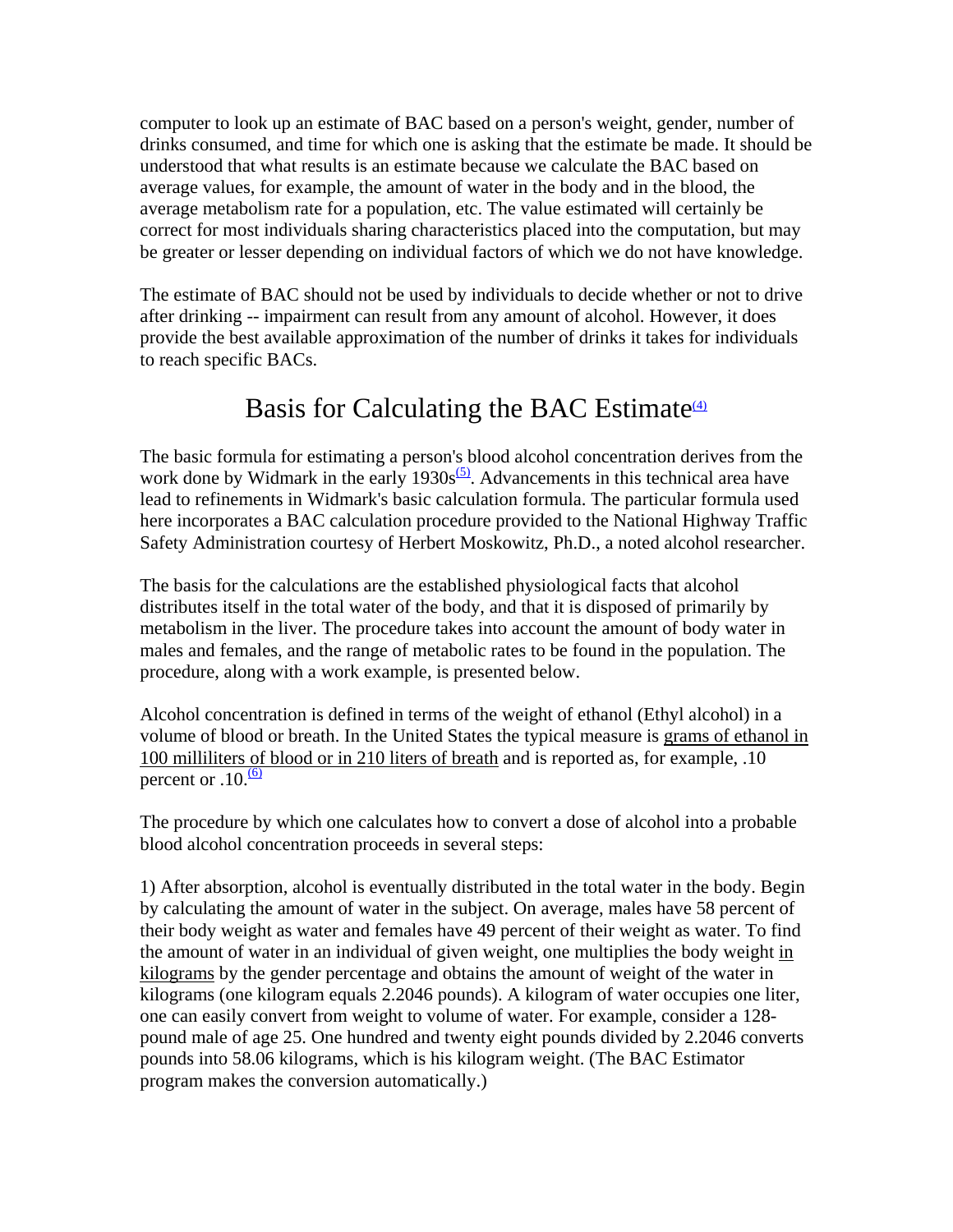2) To find the total body water, multiply the 58.06 kilograms times .58 (58% of body weight). This equals 33.675 kilograms of water, which occupies a volume of 33.675 liters or 33,675 milliliters.

3) The next step is to inquire what concentration in water will occur when a given dose of alcohol is administered. Assume that the dose is one ounce of pure alcohol (i.e., 200 proof). One ounce of alcohol equals 29.57 milliliters. Since alcohol has a specific gravity of .79, the 29.57 milliliters will weigh 23.36 grams.

One ounce of alcohol (i.e., 23.36 grams), absorbed into a 128-pound male's total body water, produces an alcohol concentration in water of 23.36 grams divided by 33,675 milliliters, i.e., .0006937 grams alcohol per milliliter of body water.

4) We now find the alcohol concentration in the blood. On average, blood is composed of 80.6 percent water. Therefore, the .0006937 grams alcohol per milliliter of water is multiplied by .806. This results in .000559 grams alcohol per milliliter of blood (this is because each milliliter of blood only has .806 milliliters of water).

5) The result, 0.000559 grams alcohol per milliliter blood, equals 0.0559 grams alcohol per 100 milliliters blood. This is also described as grams per deciliter (i.e., per 1/10 liter of blood), or also as .0559. It should be noted that our calculations are based on average characteristics for individuals. While .58 is the mean water body weight percentage of males and .49 is the mean water weight percentage of females, individuals vary with respect to this figure. Younger people have a higher proportion of body water as a fraction of their total weight, and older people have less. Overweight individuals have a smaller proportion of their body weight as water, and lean people have a larger fraction of their body weight as water. In most cases, this variability will produce a small fraction as error in calculating BAC. Another source of variation is the amount of water in the blood which we have estimated as averaging 80.6%, but it varies as a function of several factors including the red blood cell concentration measured by the hemocrit. But again, .806 is the average value, and deviations typically are small.

Water body weight percentage is the percentage of total body weight composed of water. This is not the same as Widmark's "R" factor. The "R" factor is a complex empirical measure that takes into account both body water percentage and water concentration in blood.

6) We have calculated the theoretical instantaneous BAC for one ounce of alcohol. To adjust this calculation for the actual content of alcohol in a drink, one multiplies the number of ounces of alcohol in the drink by the figure for BAC per one ounce alcohol. An example might be a 12-ounce can of beer drunk by the 128-pound male. Assuming that the concentration of alcohol in the beverage is 4.5 percent by volume, one multiplies the 12 ounces in the beer can times .045 and determines that the can contains .54 ounces of alcohol. Therefore, the theoretically peak instantaneous BAC produced by a single can of beer in our 128-pound male would be .54 times .0559 (the BAC produced by one ounce of alcohol) equalling .0302.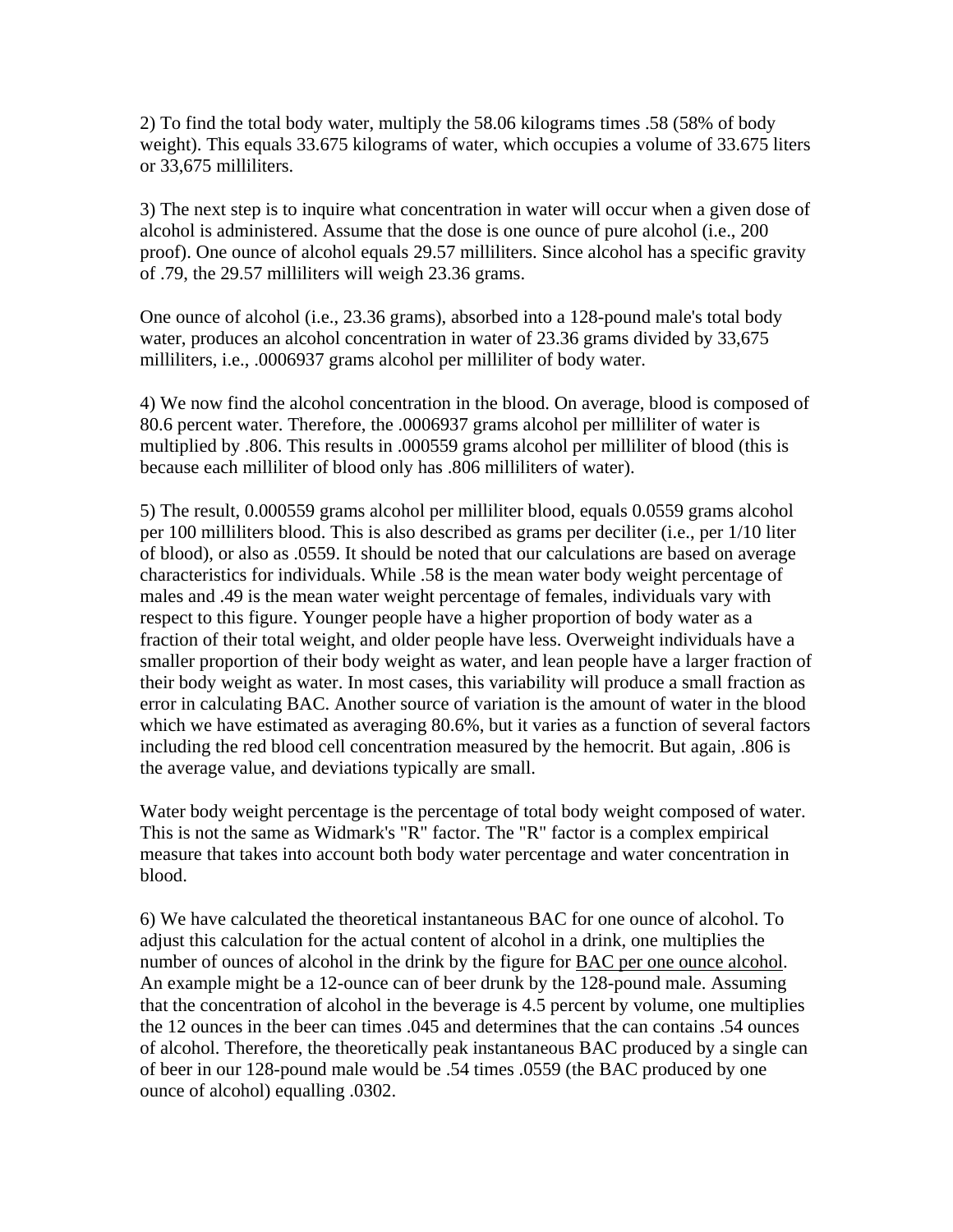7) The final factor to take into account is the metabolism or burnoff. Alcohol is metabolized from the time that ingestion begins. It takes but a few seconds for alcohol to reach the liver and for metabolism to commence after drinking. Thus, metabolism is occurring during the period that alcohol is being absorbed and distributed throughout the body. To determine the actual blood alcohol level at any given time, we must decrease the theoretical instantaneous peak BAC by the amount of alcohol metabolized from the beginning of drinking. As an example, let us take the 128-pound male who has consumed one can of beer and determine what his likely BAC level would be at the end of one hour. We have already determined that if all the alcohol that he consumed were instantaneously distributed throughout the body, he would have a blood alcohol level of .0302. Now, however, one hour has passed, during which metabolism has occurred. There is considerable variation in metabolism rate. While there are several factors that determine metabolism rate, the prime factor is the recent drinking history since the metabolism rate is determined by the production of an enzyme in the liver which generates more enzymes if over a period of time (usually several months) it is called upon to process frequent/large quantities of alcohol.

Although the average metabolism rate for moderate drinkers produces a .017 per hour decline in BAC level (here termed "Average"), and the average metabolism rate for heavy drinkers (who consume 60 drinks or more in one month) produces a .02 per hour decline (here termed "Above Average"), the range of metabolism rate in the population can go above .040 and below .010. One can either utilize in the calculation the average (.017 per hour decline) metabolism rate, or if one wished to use a very conservative figure, (which less than 20 percent of the population would exhibit), one could use .012 per hour decline (here termed "Below Average") [Note: the BAC Estimator program provides BAC estimates for above average, average, and below average metabolism rates automatically. These three categories of metabolism rate closely approximate a drinker's recent drinking pattern, i.e., frequency and quantity of consumption.]

If we wish to be sure that we can determine when our blood alcohol concentration level has returned to zero, it might be well to use this very conservative (below average) figure. Thus we take the .0302 BAC and subtract .012 for one hour of metabolism and calculate that the estimated BAC at the end of one hour is .0182 for a 128 pound male who has drunk a 12 ounce can of beer containing 4.5 percent alcohol by volume, assuming a conservative metabolic rate of .012 per hour. (The BAC Estimator program rounds-off BAC estimates to two decimal places, thus it would report a calculated BAC of .0182 as .02.)

## Example:

Find the BAC for 128 lb. male drinking 12 oz. beer (4.5 percent alcohol by volume) in one hour's time.

A. Convert pounds to kilograms:  $128$ lbs ÷  $2.2046 = 58.06$  kg.

B. Find total body water:  $58.06$  kg. X  $.58 = 33.675$  liters or  $33,675$  milliliters water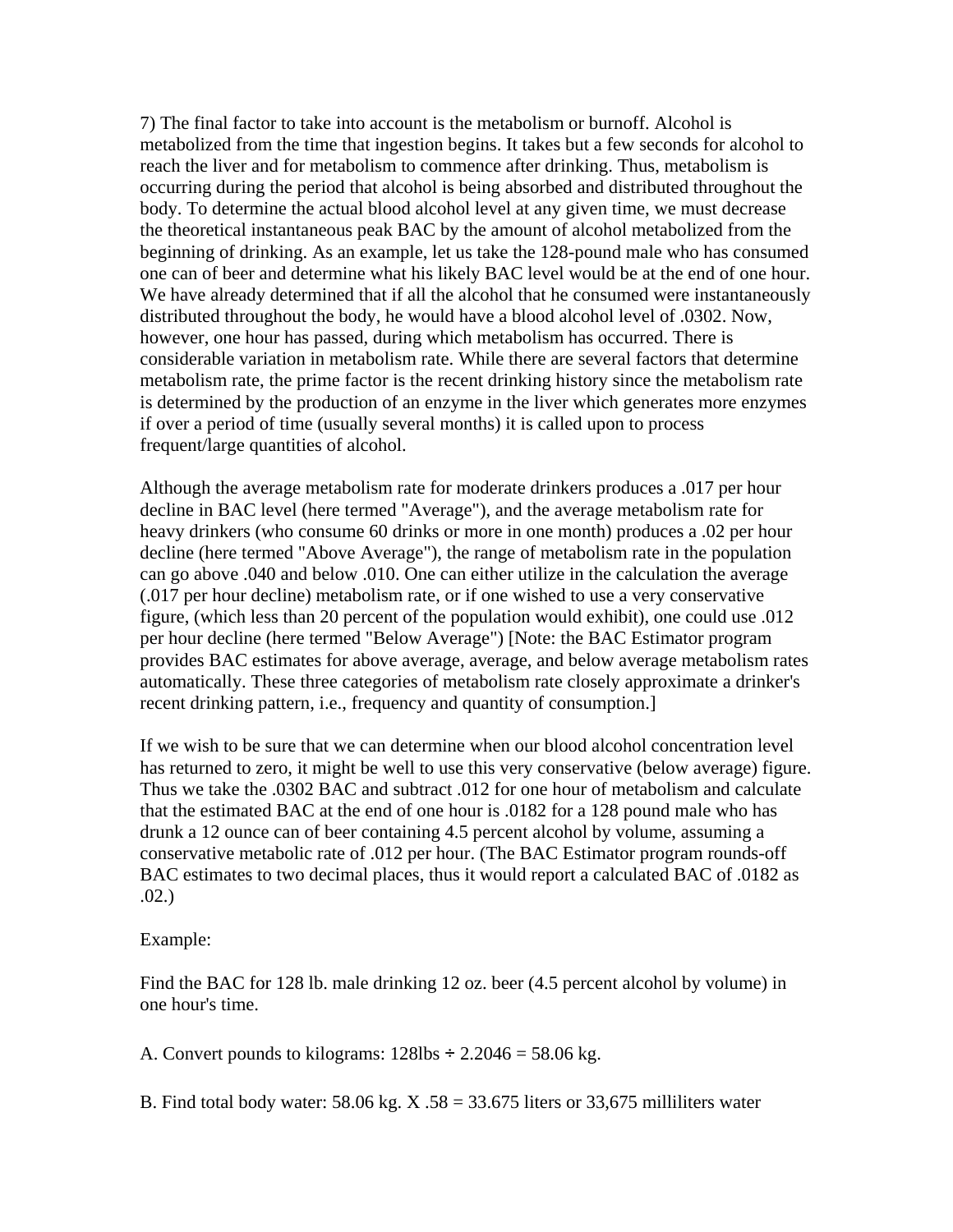C. Determine the weight in grams of 1 oz. alcohol:

29.57 ml/oz X .79 g/ml = 23.36 grams/oz

D. If we put 1 oz. of alcohol into the subject's total body water, we would have grams of alcohol/ml. of water, e.g.,

23.36 grams  $\div$  33,675 milliliter = .0006937 grams alcohol/ml of water

E. We now want to find the alcohol concentration in the blood. Blood is composed of 80.6 percent water; therefore, .0006937 X .806 = .000559 grams alcohol/milliliter blood.

F. Instead of grams alcohol per milliliter blood, we need the figure in terms of grams per 100 milliliter, also known as grams percent. Multiply the .000559 grams alcohol/ milliliter blood by 100, i.e., .000559 grams per milliliter X  $100 = .0559$  grams alcohol per 100 milliliters, or .0559.

(This is the BAC which 1 oz. of alcohol would produce in a 128 lb male if there were instantaneous consumption, absorption, and distribution of the alcohol throughout the body.)

G. To adjust for the actual amount consumed, one multiplies the above figure by the amount of alcohol in the beverage consumed. Thus, if the 128 lb. male described above consumed a single 12 oz. can of beer containing 4.5 percent alcohol by volume, he would have consumed 12 oz.  $X$ .045 = .54 oz. of alcohol. Since 1 oz. of alcohol would produce a BAC of .0559 and .54 oz. of alcohol has been consumed, the actual alcohol level would be .0559 x .54 = .030 BAC for one can of beer.

H. In real life, time must pass for the consumption, absorption, and distribution of alcohol throughout the body. Therefore, we calculate what the actual BAC level would be at the end of one hour after consuming the single can of beer. During this period, the body would have disposed of alcohol through metabolism at a rate characteristic of that individual, primarily his recent frequency and quantity of drinking. Utilizing a conservative (below average) metabolism rate of .012 per hour, we can calculate the BAC level as  $.0302 - .012$  per hour X 1 hour =  $.0182$  BAC at the end of one hour for our 128 lb. male who drank 1 can of beer. (As noted above, the BAC Estimator program rounds-off BAC estimates to two decimal places, thus it would report a calculated BAC of .0182 as .02.) Note that the time of metabolism is calculated from the beginning of drinking, not when the consumption is completed.

1. National Survey of Drinking and Driving Attitudes and Behavior, draft report, Department of Transportation, 1993.

2. "BAC" refers to either blood alcohol concentration, stated as grams per 100 milliliters of blood, or breath alcohol concentration, stated as grams per 210 liters of breath.